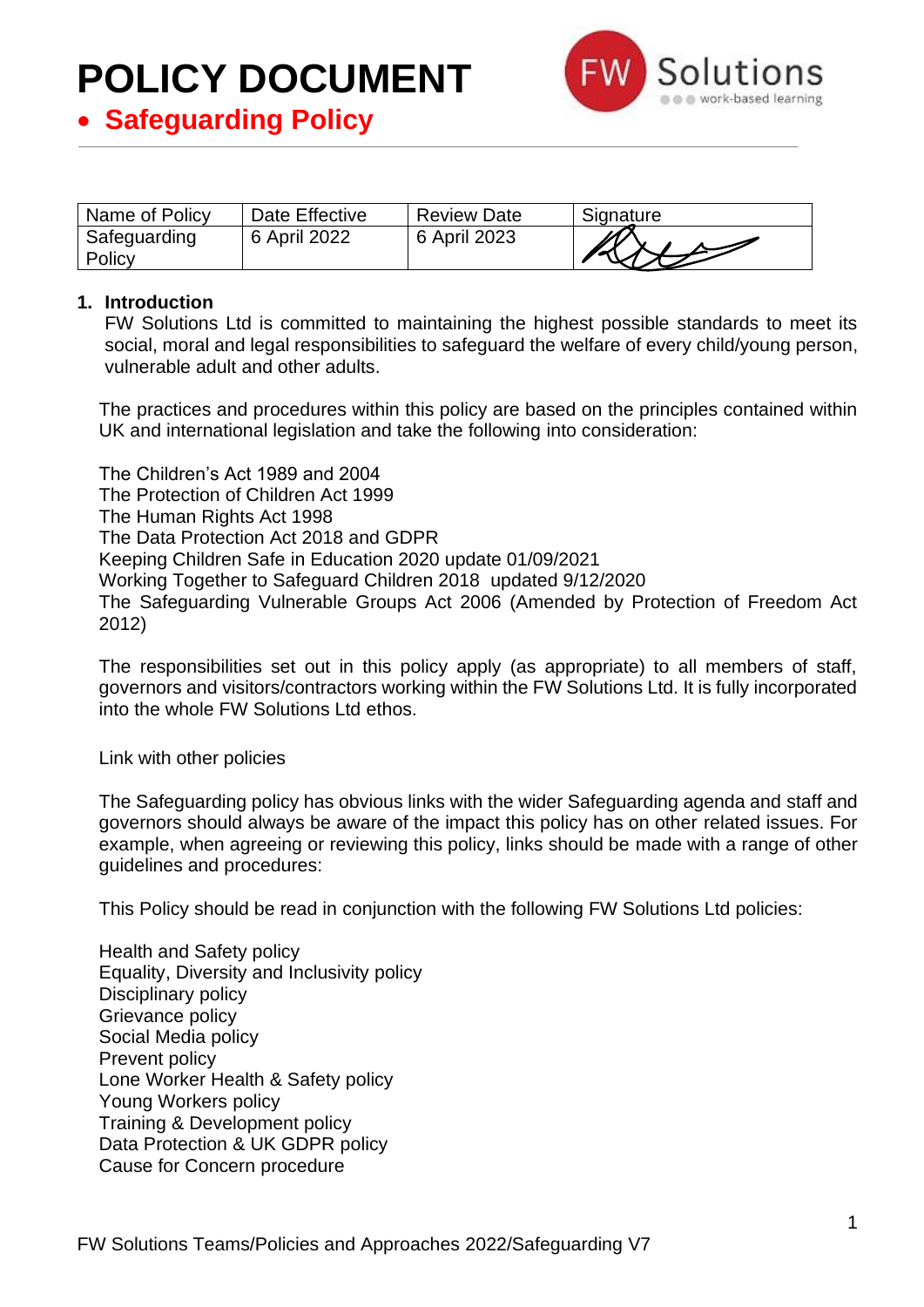

### • **Safeguarding Policy**

Drug & Alcohol Policy for Learners Online Terms & Conditions E-Safety & Internet Safety policy Coronavirus (COVID-19) policy Recruitment & Staff Induction policy Domestic Abuse policy Suicide Approach policy Wellbeing and Stress Management policy

#### **2. Purpose**

This Policy has been developed to:

- ensure that all staff in contact with learners take all reasonable measures to assess and minimise the risk of harm to them, and;
- where there are concerns about the welfare of learners, to ensure appropriate action is taken to address these concerns;
- provide staff with guidance on procedures they should adopt in the event that they suspect a learner may be experiencing, or be at risk of, harm.
- Provide staff with quidance on the signs to look out for which may indicate that a person is being radicalised.

To achieve this, FW Solutions Ltd will:

- provide a safe environment for all learners, through thorough risk assessment, putting in place safe working practices and implementing a procedure for handling disclosures. To support this, FW Solutions Ltd will consider and act on the '5 Rs of Safeguarding' – Recognition, Response, Reporting, Recording and Referral (see separate Safeguarding Procedure);
- have our Managing Director, Sandra Hardy take ultimate responsibility for Safeguarding and Nicola Balmforth to act as our 'Designated Safeguarding Person' providing advice and support to other staff. In the event of the Designated Safeguarding Person's absence, the deputy DSL, Rebecca Warden, will assume responsibility.
- raise issues relating to the welfare of learners with staff;
- keep staff and managers up to date with legislation in relation to children, young people and vulnerable adults in respect of welfare and well-being;
- ensure all staff are given appropriate training in Child Protection and Safeguarding, safeguarding adults and Prevent Duty every 12 months. Additional training will be given as and when required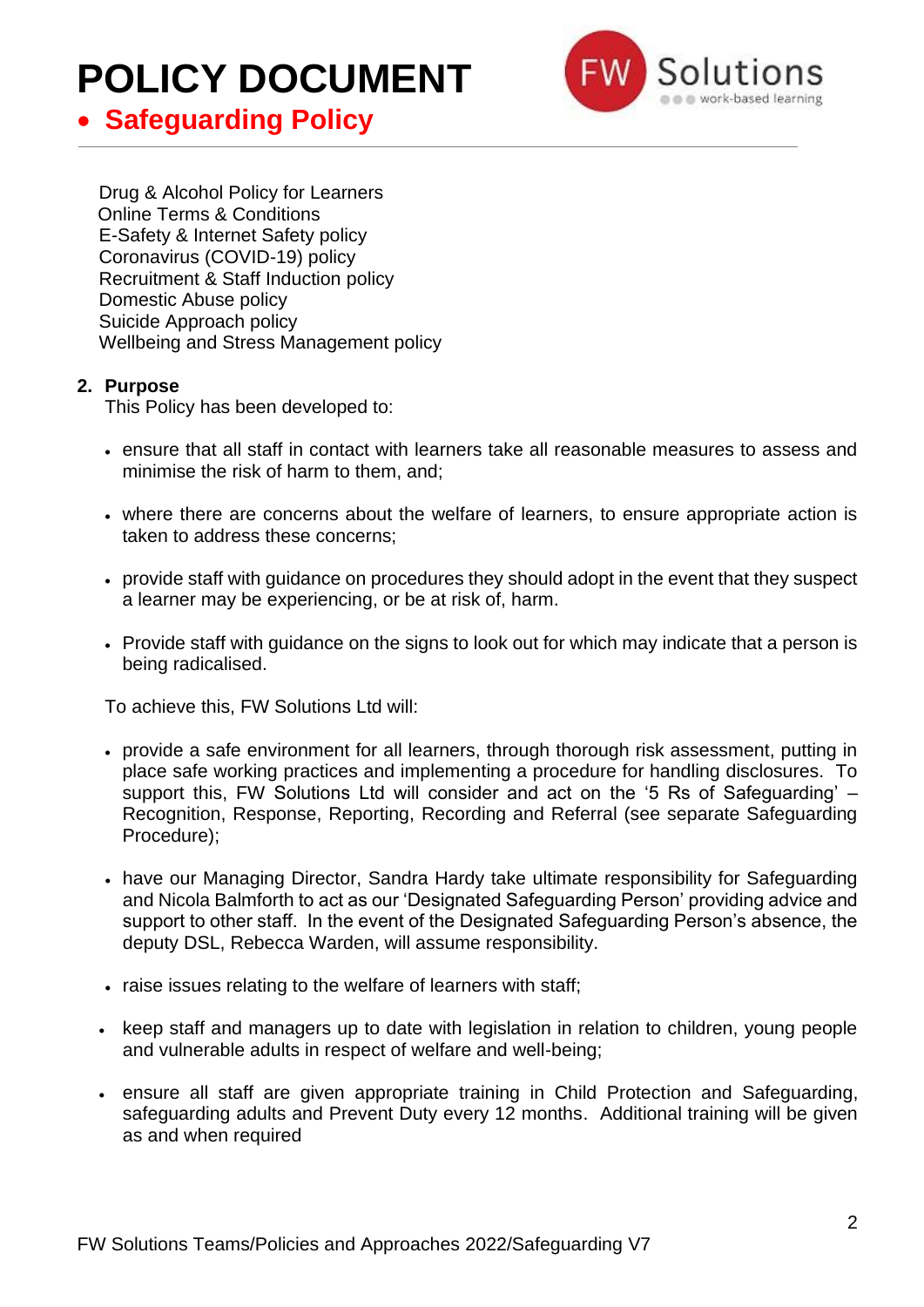

• **Safeguarding Policy**

- take appropriate action to ensure that learners are kept safe and issues which are disclosed are reported appropriately;
- identify and act wherever it is found or suspected that learners are suffering, or likely to suffer, significant harm;
- establish procedures for reporting and dealing with allegations of abuse;
- listen to learners, encourage them to respect and care for others and take action to stop any instances of bullying (including cyber-bullying)
- ensure learners and staff know how to keep themselves safe online (see online Safety Policy)
- recruit safely (staff), ensuring that appropriate questions and checks are undertaken at application, interview, pre-recruitment and throughout employment (including enhanced DBS and other checks as required by the Disclosure and Barring Service (DBS));
- ensure that all staff are checked appropriately (usually every three years) through the Disclosure and Barring Service via an enhanced disclosure and meet any other requirements as notified by the DBS.
- ensure the safe and responsible use of technology including restriction of FW Solutions Ltd to sites deemed to pose potential dangers to children and vulnerable adults;
- ensure appropriate legislation is checked for currency and update this Policy accordingly.
- Ensure employers of all learners have a Safeguarding Policy and appropriate procedures.
- Ensure all learner's DBS certificates are checked by FW Solutions staff at enrolment.
- Effectively implement the Prevent Strategy (see Prevent Policy)

#### **3. Roles and Responsibilities**

Responsibility for the implementation of the Safeguarding Policy rests with:

- Sandra Hardy Managing Director
- Nicola Balmforth STLC **(Designated Safeguarding Person)**
- Rebecca Warden Business Development Director/Deputy DSL

Any concerns relating to the welfare of a learner should be directed to the **DSL Nicola Balmforth, tel: 07841199172 or email: [n.balmforth@fwsolutions.net](mailto:n.balmforth@fwsolutions.net)**

In Nicola's absence the Deputy DSL is Rebecca Warden, tel: 07713566229 or email [r.warden@fwsolutions.net](mailto:r.warden@fwsolutions.net) or the Managing Director is Sandra Hardy, [tel: 07834531391](mailto:tel:%2007834531391) or email: s.hardy@fwsolutions.net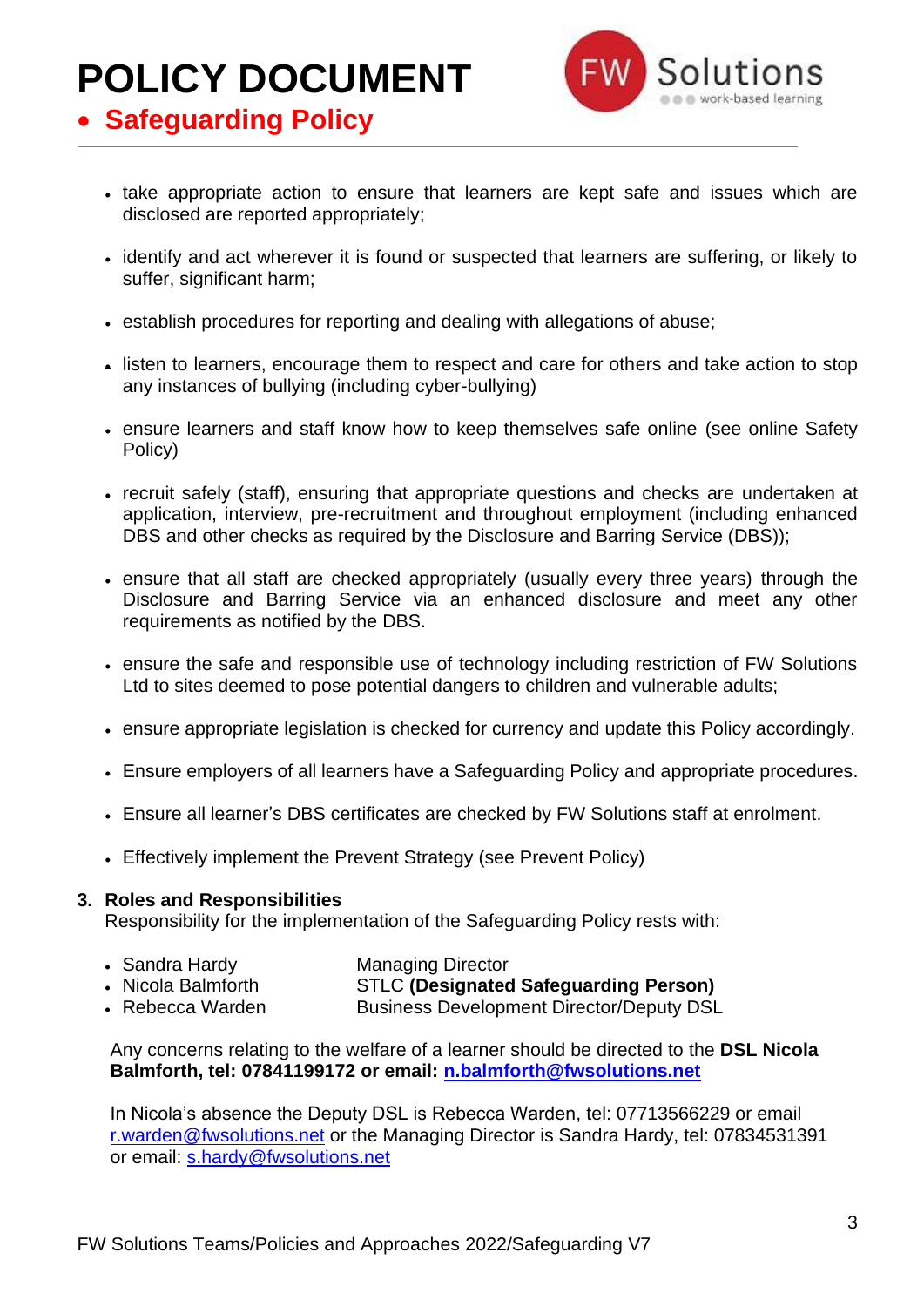

• **Safeguarding Policy**

The duties of the **Managing Director and Designated Safeguarding Officer** are to ensure that:

- this Policy is communicated to staff and partner organisations where appropriate;
- this Policy and supporting procedures are fit for purpose and reviewed regularly;
- there are safe recruitment practices in place within the organisation;
- cases of suspected abuse or allegations are referred appropriately to relevant organisations;
- he/she is available to provide advice and support to other colleagues on issues relating to protection from abuse;
- ensure that all staff who work with learners are provided with appropriate safeguarding training;
- he/she is available to listen to learners receiving FW Solutions Ltd services;
- records of all complaints or concerns are kept centrally and stored in line with the GDPR and The Data Protection Act (2018). These records will be reviewed at the Board of Governors meetings irrespective of whether they have led to a referral;
- he/she is subject to a DBS check every three years;
- he/she will meet any specific requirements as notified by the DBS

#### The **Designated Safeguarding Lead and deputy** must ensure that:

- he/she has received Designated Safeguarding Person Training
- he/she has received training to at least level 2, in child and vulnerable adult protection and safeguarding issues.
- he/she personally remains up to date with developments in child and vulnerable adult protection issues;

It is the duty of all employees of FW Solutions Ltd to follow this Policy. The protection and safety of learners is everyone's responsibility. All staff, partners and others have a responsibility to make the learning environment safe and secure for all. **Ignoring abuse is not an option**. All staff must recognise this and must report any concerns for the well-being of learners in accordance with this Policy (and associated Procedure).

#### **4. Apprenticeship posts/Employment**

When placing learners through our recruitment service, we will ensure that:

• employers are subject to suitability checks including their Safeguarding, Health & Safety and Prevent policies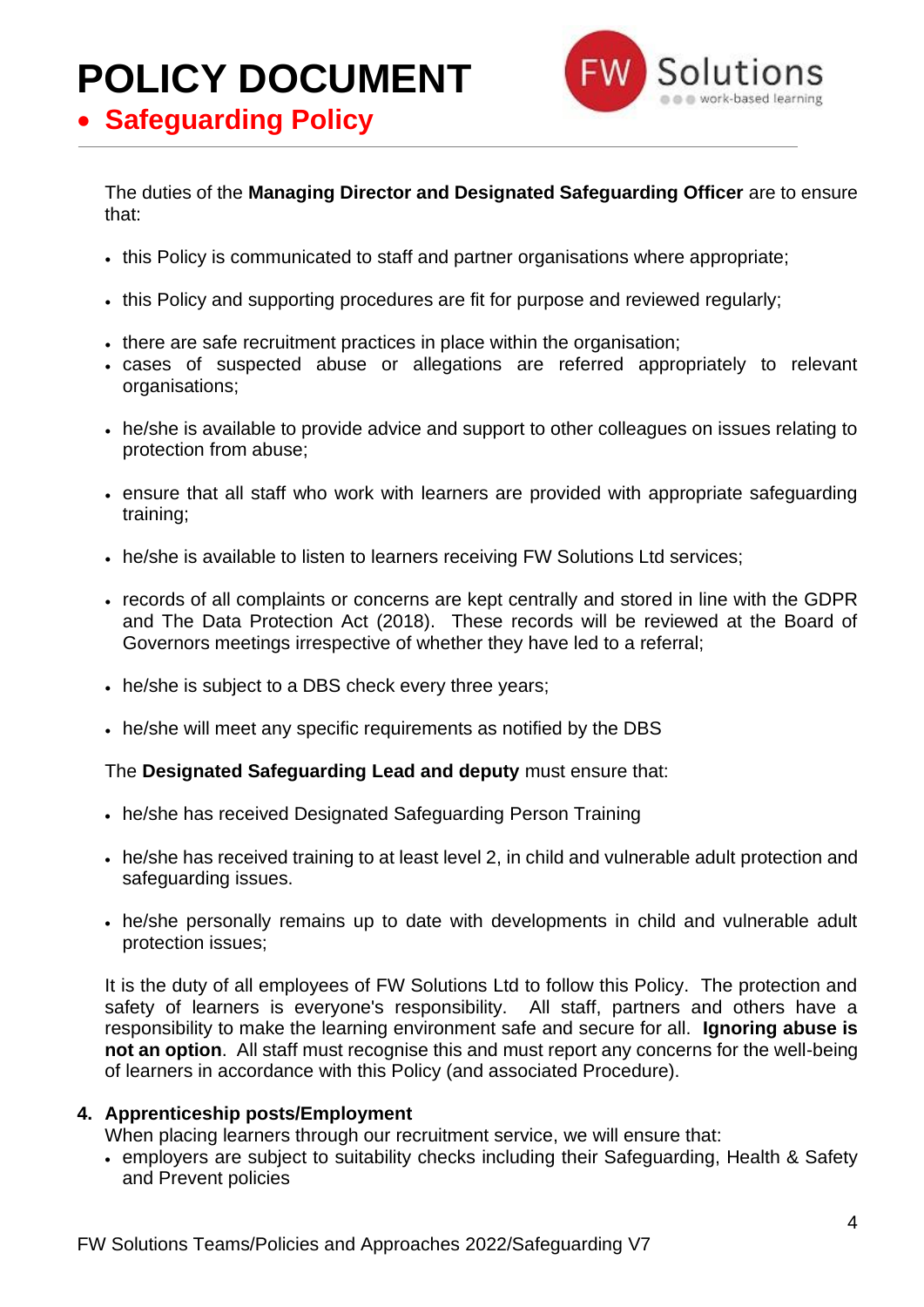

• **Safeguarding Policy**

- employers commit to their responsibilities with regards to ensuring the health, safety and well-being of the learner;
- employers are risk assessed as part of the is process;
- learners are prepared and briefed generally about health and safety and understand how to identify hazards and the control measures that can be put in place to reduce the risk of injury or accident;
- learners are briefed on their rights to be free from abuse and the process to follow if they have any concerns regarding their treatment in the workplace.

#### **5. Confidentiality Statement**

Confidentiality is a key issue in the lives of learners. They may trust a Teaching and Learning Co-ordinator (TLC) with issues of a personal nature and wherever possible their confidences should be respected. However, staff must not make promises on confidentiality they may be unable to keep.

If a learner wishes to share information with FW Solutions staff members and if that staff member feels that what they are told puts the learner or any other person at risk of harm, they will have to pass it on to the designated safeguarding person who may have to take it further to keep everyone safe.

Learners may disclose information that is difficult for the member of staff to deal with without further advice/support. In this case the learner should be told that the situation will be discussed with the Managing Director/DSL on a 'need to know' basis.

#### **6. Information Sharing**

FW Solutions Ltd is committed to sharing information for the purposes of safeguarding and promoting the welfare of children and young people in line with Working Together (2018) and with respect for The Data Protection Act 2018 and GPDR. Any decision to break confidentiality should always be preceded by informing the learner of what is about to happen and the reason for the decision. There will be no breach of confidence if the person to whom a duty of confidence is owed consents to the disclosure. Staff should, in the first instance, seek the consent from the learner if considering sharing information with other agencies. It is therefore essential that members of staff understand what is meant by the above and for that reason do not promise absolute confidentiality to the learner.

#### 7. **Safeguarding partners' advice**

We work closely with our safeguarding partners, and we will ensure our policy is consistent with their advice. This includes expectations for supporting learners in schools, colleges and training providers and supporting learners with health and care (EHC) plans.

#### **8. Online teaching sessions**

This Policy has been updated to reflect the new landscape of online learning post COVID-19. It is likely that learners will be using the internet and engaging with social media far more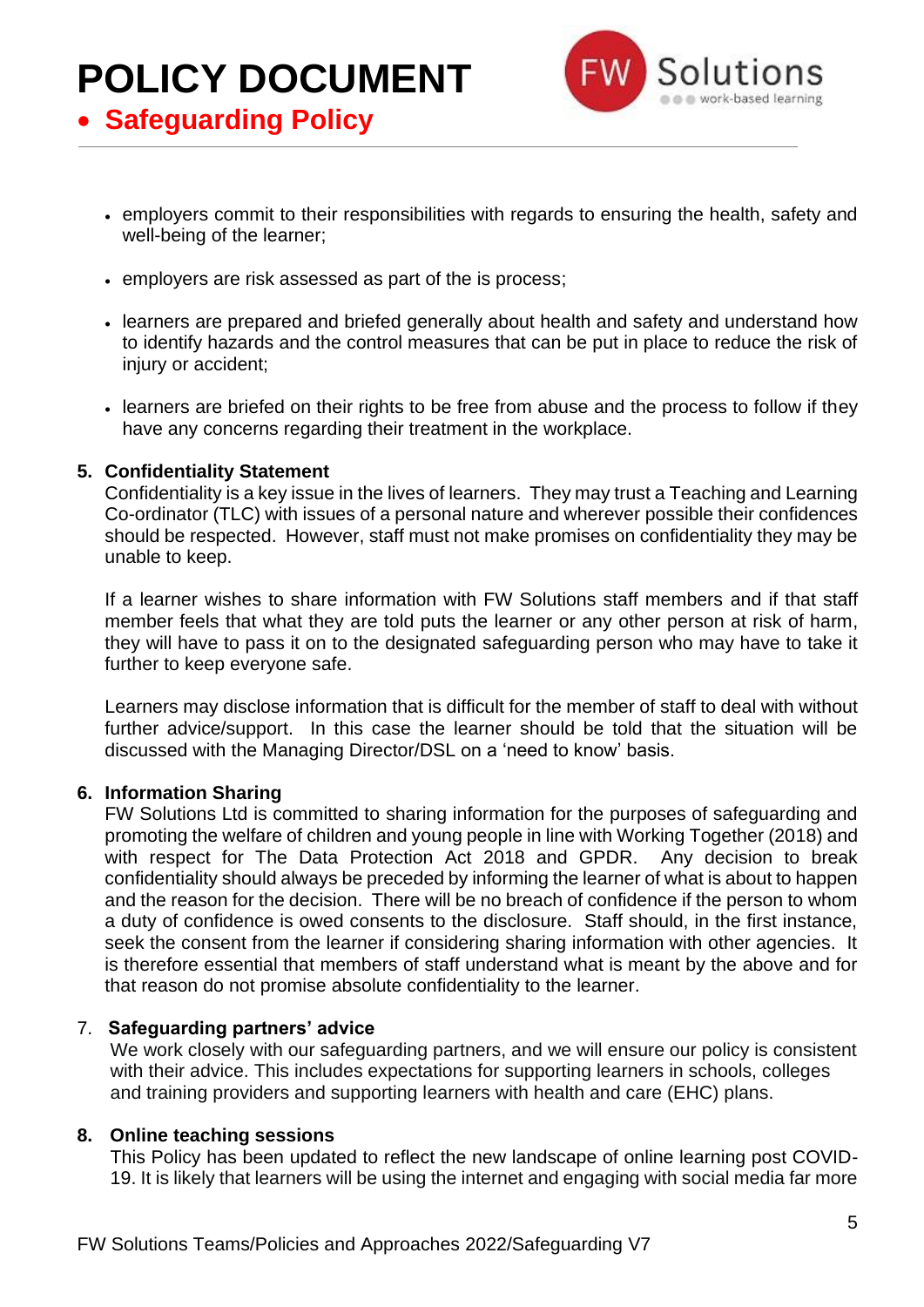

• **Safeguarding Policy**

during this time and in the future. Our staff are aware of the signs of cyberbullying and other online risks including trolling, extremist content and activity, coercive behaviour, fake news and disinformation, intimidation, violent content, advocacy of self-harm, promotion of female genital mutilation, incitement of violence, pornography, modern slavery, encouraging or assisting suicide, sale of illegal drugs and services such as drugs and weapons, sexual abuse and exploitation and sexting of indecent images by under eighteens.

Our staff will follow the process for online safety. Staff will continue to look out for signs a learner may be at risk. If a staff member is concerned about a learner, that staff member will follow the approach set out in this policy and report that concern to the DSL or to a deputy DSL. All FW Solutions staff are trained in identifying, addressing, reviewing and monitoring the online safety of their learners. They are building safety online into learning and checking digital literacy to ensure learners can safely access learning online.

Learners are taught the associated risks of spending a lot of time online and are encouraged to switch off Geo tagging and location services, not to search for inappropriate content and to identify when their behaviour online becomes a risk to their own safety. Learners are encouraged to safeguard their personal information whilst online and how to conduct themselves safely when using social media.

FW Solutions Ltd has a clear procedure for actions to take if a learner shows inappropriate content during an online session.

There is a strict code of conduct during remote teaching:

- The room is kept locked
- We do not allow screen sharing by participants unless it is a necessary part of the teaching for that session;
- The session is stopped immediately, rescheduled and the learner responsible is barred from attending the new session

#### **SAFEGUARDING POLICY ADDENDUM – ONLINE LEARNING**

We provide our learners with opportunities throughout their apprenticeship or learning programme to develop the skills they need to stay safe, healthy and recognise and respond to abuse and harmful behaviours

It is important for our learners and staff to ensure they are safe online and e-safety is paramount. Living our lives online comes with risks and we encourage our learners to recognise cyber bullying, grooming, radicalisation and trolling and how to increase their online security and reduce these risks to their safety. We are committed to ensuring overuse of social media in all aspects of life including the on-going COVID pandemic does not impact on mental health and wellbeing. More information can be found in FW Solutions' Wellbeing During COVID-19 Policy.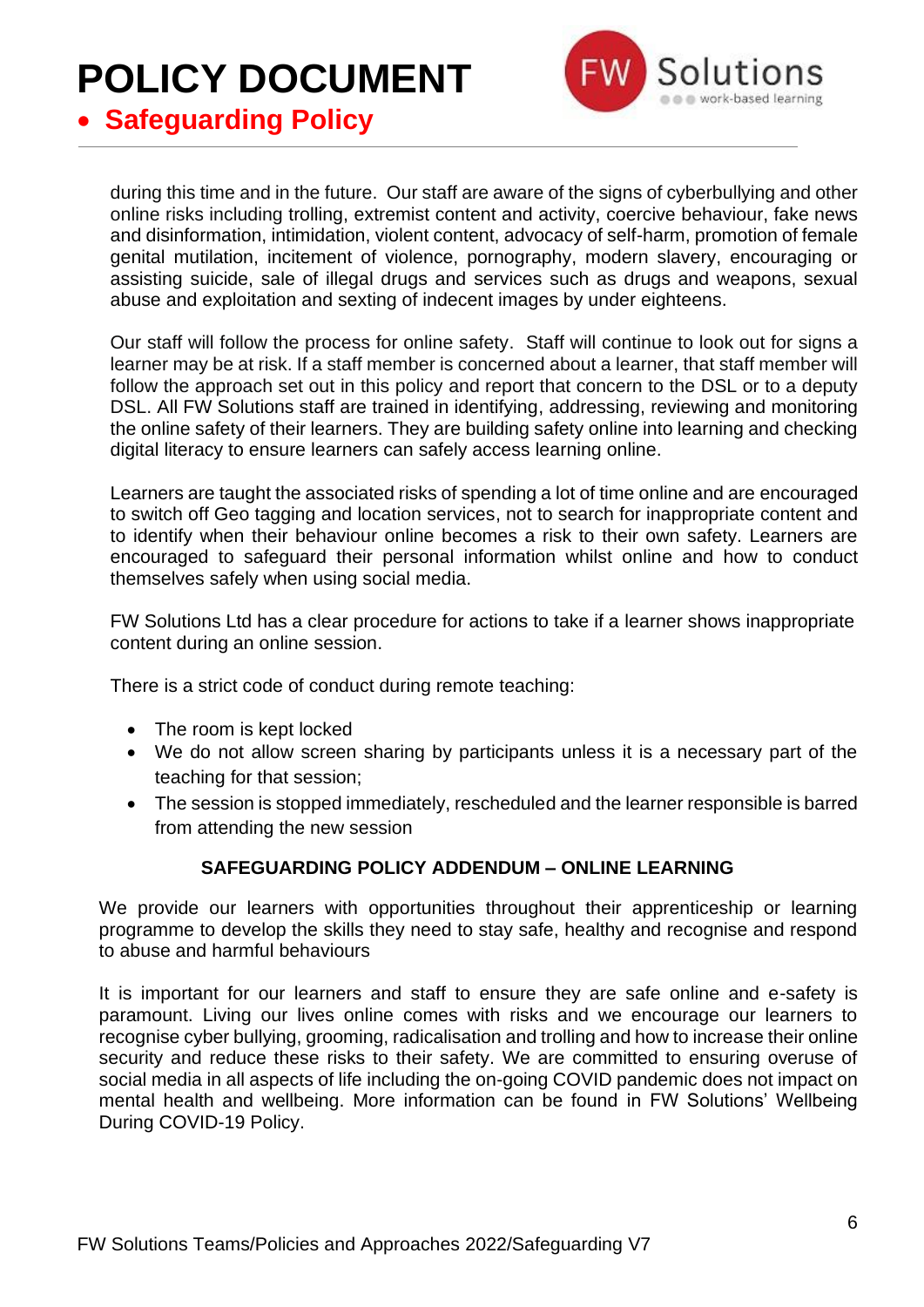

• **Safeguarding Policy**

We provide support to learners in the form of ensuring they have a safe place to learn, advice and guidance on financial matters, signposting, maintaining open communication, pastoral support, regular social media posts and robust referral processes.

#### **Definitions**

**Child -** A child is a learner who is under the age of 18 years old. **Vulnerable Adult -** A 'Vulnerable Adult' or an 'Adult at Risk' is someone who:

- □ is over 18 years old
- $\Box$  has needs for care and support
- $\Box$  is being abused or neglected, or is at risk of being abused orneglected, and because of these needs
- $\Box$  Can't protect themselves from being abused or neglected.

At FW Solutions Ltd we have some learners who will be considered to be 'Adults at Risk' and they will be in receipt of services and care packages overseen by Adult Social Care. This could be because they have a disability, complex health needs or a mental health illness.

#### **Safeguarding Other Adult Learners**

Even if the learner does not meet the above criteria for access to Adult Social Care, they may still present with a safeguarding concern. In such instances staff must still follow the FW Solutions Ltd Safeguarding policy.

Here are some scenarios where we may be involved in safeguarding adult learners:

- $\Box$  Learners who may be experiencing a mental health crisis or those who have a long term mental health condition where this means they could pose an immediate or ongoing risk to themselves.
- $\Box$  Learners who are victims of domestic abuse
- $\Box$  Learners who disclose that they been victims of a crime (including historic offences) e.g. Female Genital Mutilation, sexual assault, physical assault, modern day slavery or human trafficking.
- $\Box$  Learners who are vulnerable due to their circumstances e.g. homelessness, or adults with substance or alcohol misuse issues.
- $\Box$  Where an adult experiencing abuse is a parent, (or where they have care of a child) we also have a duty of care to consider if that child is safe.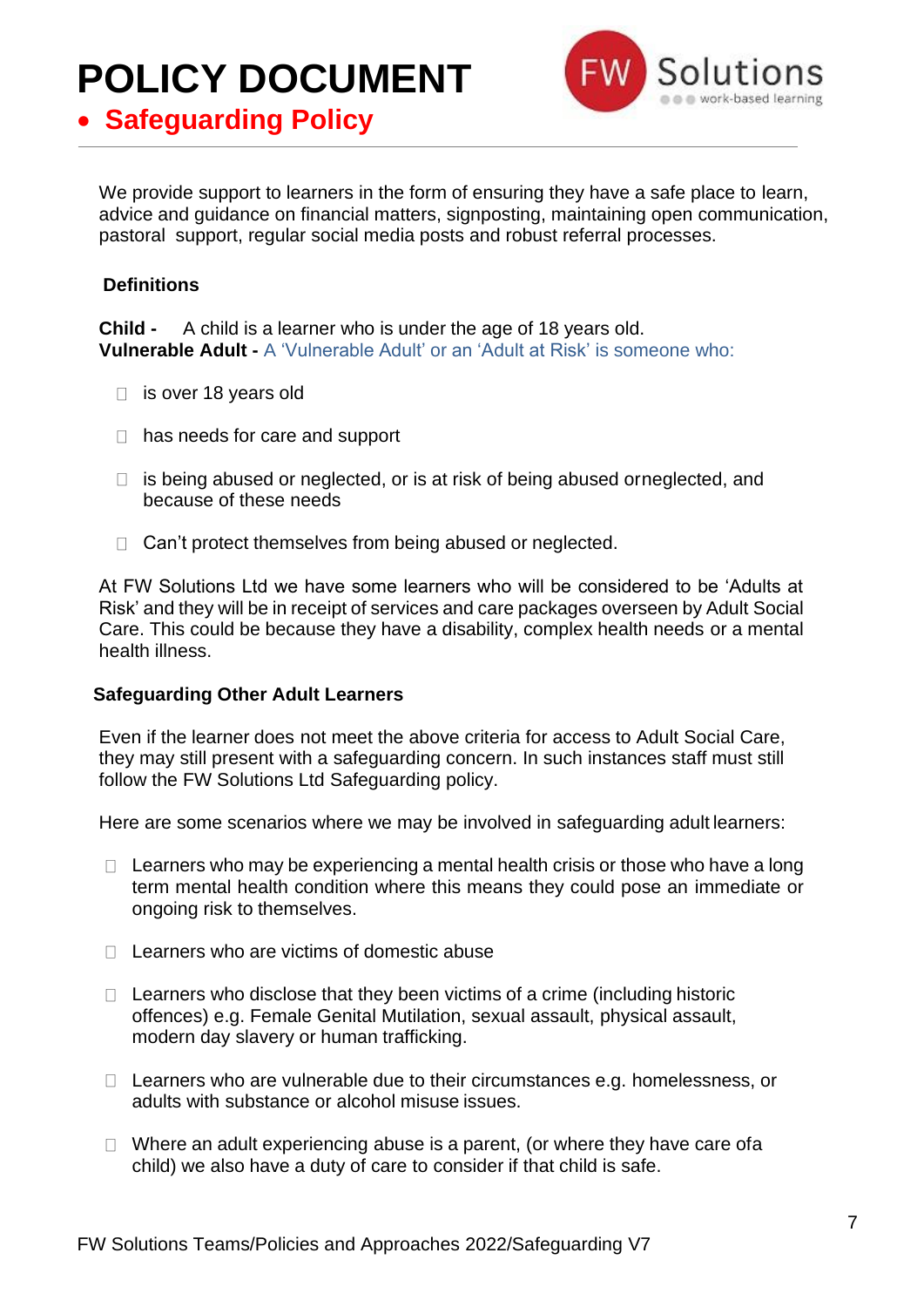

### • **Safeguarding Policy**

#### **Increased vulnerability or risk**

Negative experiences and distressing life events, such as the recent COVID-19 pandemic, can affect the mental health of staff and learners. Staff have all received mental health & well-being training. (Please refer to the Well-being policy for situations like the recent pandemic).

#### **Attendance**

Where physical attendance at learning sessions is interrupted learners will continue learning via online study platforms. Learners do not need to attend physical 1:1 sessions or to have physical contact with teaching staff in order to continue their apprenticeship study. So those working from home or furloughed learners, for example, can continue with all skills, knowledge and behaviour aspects of their learning via our flexible learning delivery methods and using our virtual learning environment and e-portfolio.

If a learner is sick and/or is unable to do any learning for four consecutive weeks or longer, we can arrange for them to have a break in learning.

All learning that they take part in will be logged in their Off the Job Training log and will count towards their total time at the end of the apprenticeship. We will continue to review progress every 8 weeks.

All learners are expected to attend online learning sessions with their TLC at least once every four weeks and attendance will be logged attendance will be logged in the activity log of the e-portfolio (VQ Manager).

#### **Policy Review**

Overall responsibility for this Safeguarding Policy within FW Solutions Ltd and the implementation thereof lies with Sandra J Hardy, Managing Director.

This policy will be reviewed annually by Sandra Hardy, Managing Director, Rebecca Warden, Business Development Director, Nicola Balmforth, Designated Safeguarding Lead and Janet Williams, Office Manager.

This Safeguarding Policy is Version 7 and was adopted on 06/04/2022 following annual review.

This Safeguarding Policy is due to be reviewed on 06/04/2023.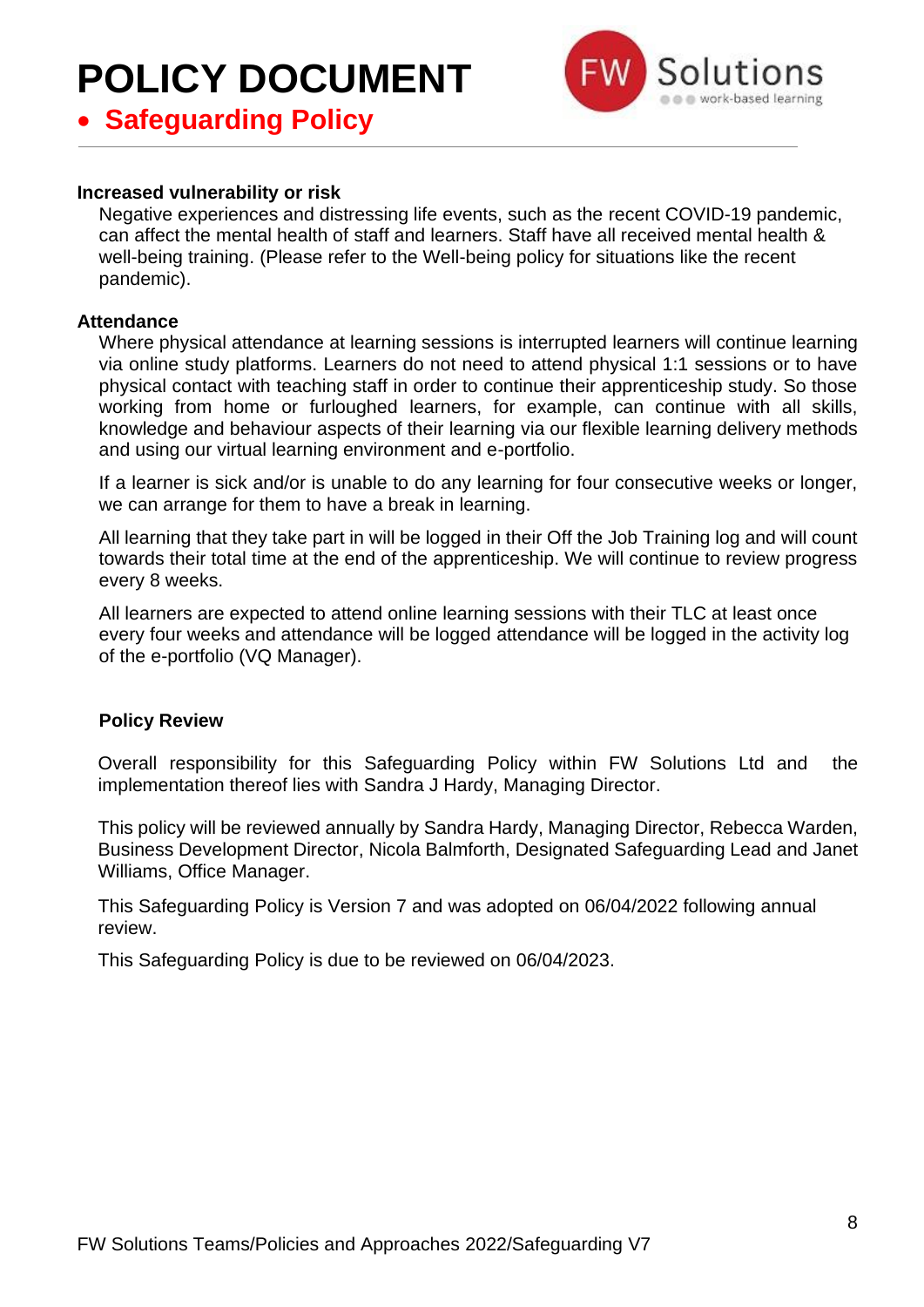• **Safeguarding Policy**



#### **Summary of the procedure to follow where there are concerns about a child (under 18)**

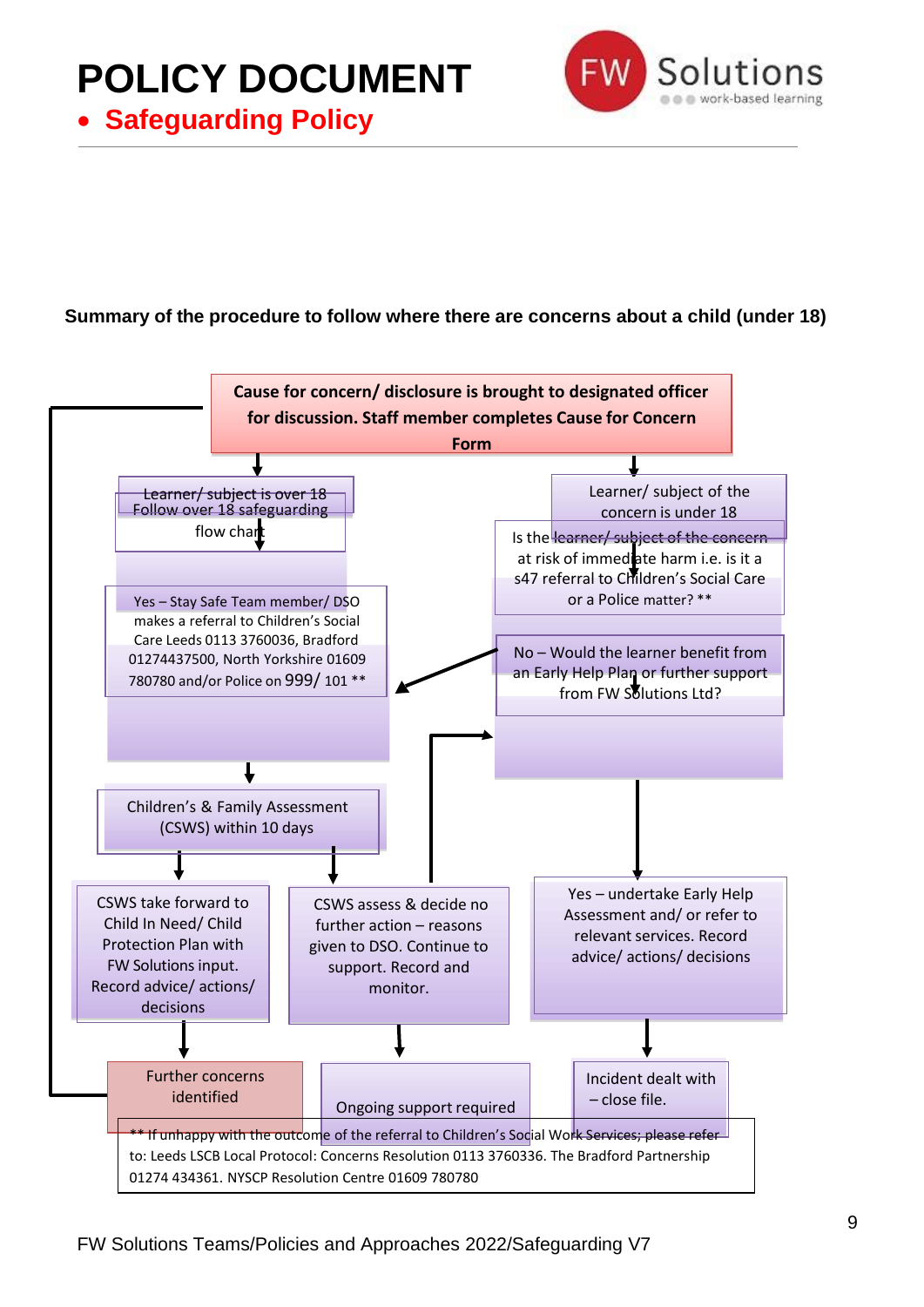• **Safeguarding Policy**



**Summary of the procedure to follow where there are concerns about an adult (over 18)**

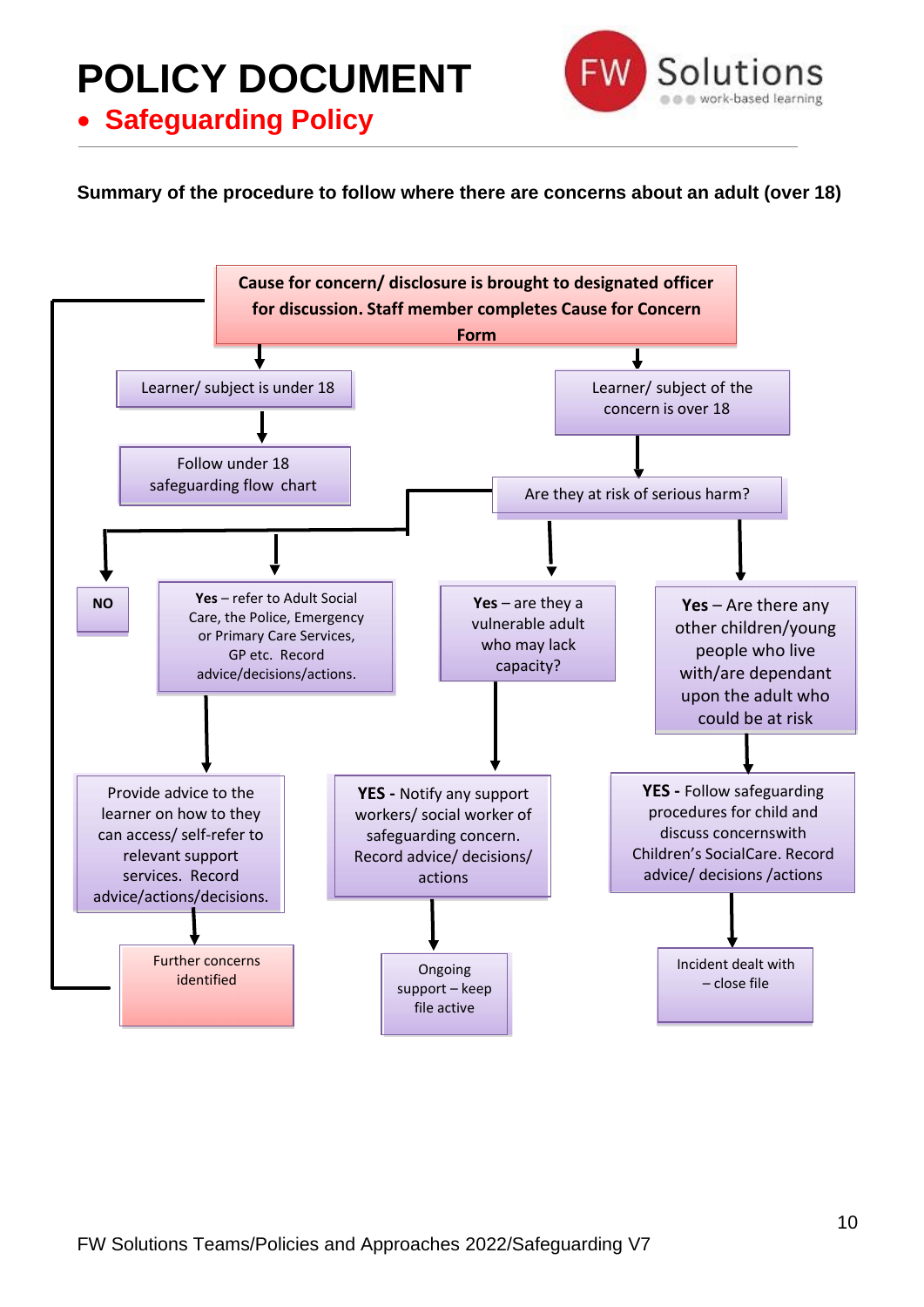• **Safeguarding Policy**



#### **Appendix 1: Definitions and indicators of abuse**

**Neglect of a child 16 – 18 only:** Neglect is the persistent failure to meet a child's basic physical and/or psychological needs, likely to result in the serious impairment of the child's health or development. Neglect may involve a parent or carer failing to:

- Provide adequate food, clothing and shelter (including exclusion from home or abandonment);
- Protect a child from physical and emotional harm or danger;
- Ensure adequate supervision and access to appropriate medical care or treatment

**Physical abuse:** Physical abuse may involve hitting, shaking, throwing, poisoning, burning or scalding, drowning, suffocating or otherwise causing physical harm to a child. Physical harm may also be caused when a parent or carer fabricates the symptoms of, or deliberately induces, illness in a child.

Examples which may indicate physical abuse (it is not designed to be used as a checklist):

- Patterns of bruising; inconsistent account of how bruising or injuries occurred
- Finger, hand or nail marks, black eyes
- Bite marks
- Round burn marks, burns and scalds
- Lacerations, wealds
- Fractures
- Bald patches
- Symptoms of drug or alcohol intoxication or poisoning
- Unaccountable covering of limbs, even in hot weather
- Fear of going home or parents being contacted
- Fear of medical help
- Fear of changing for PE
- Inexplicable fear of adults or over-compliance
- Violence or aggression towards others including bullying
- Isolation from peers

**Sexual abuse:** Sexual abuse involves forcing or enticing a child or young person to take part in sexual activities, not necessarily involving a high level of violence, whetheror not the child is aware of what is happening. The activities may involve physical contact, including assault by penetration (for example, rape or oral sex) or non- penetrative acts such as masturbation, kissing, rubbing and touching outside of clothing. They may also include non-contact activities, such as involving children in looking at, or in the production of, sexual images, watching sexual activities, encouraging children to behave in sexually inappropriate ways, or grooming a child inpreparation for abuse (including via the internet). Sexual abuse is not solely perpetrated by adult males. Women can also commit act of sexual abuse as can other children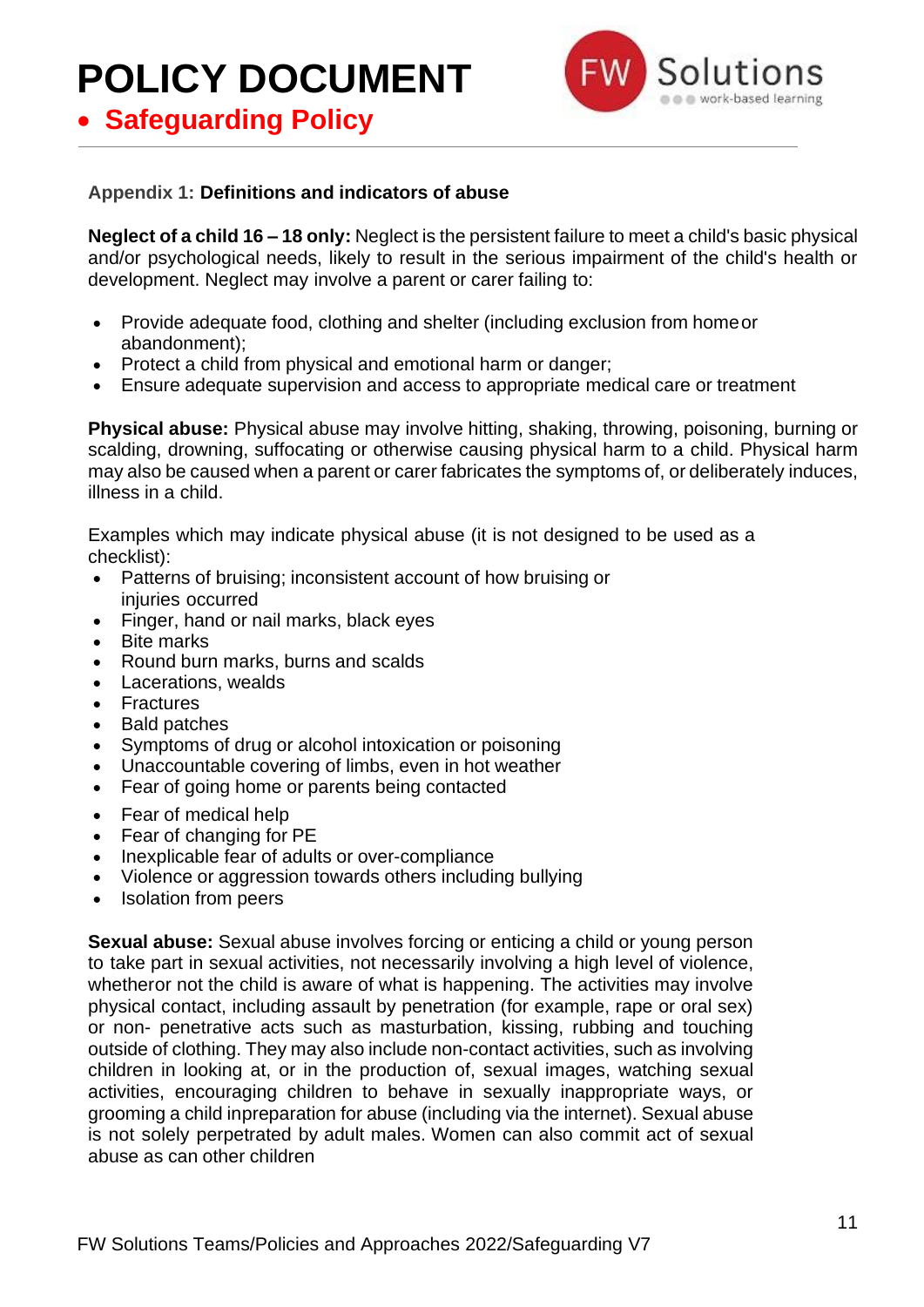

• **Safeguarding Policy**

Examples which may indicate sexual abuse (it is not designed to be used as a checklist):

- Sexually explicit play or behaviour or age-inappropriate knowledge
- Anal or vaginal discharge, soreness or scratching
- Reluctance to go home
- Inability to concentrate, tiredness
- Refusal to communicate
- Thrush, Persistent complaints of stomach disorders or pains
- Eating disorders, for example anorexia nervosa and bulimia
- Attention seeking behaviour, self-mutilation, substance abuse
- Aggressive behaviour including sexual harassment or molestation
- Unusually compliant
- Regressive behaviour, Enuresis, soiling
- Frequent or open masturbation, touching others inappropriately
- Depression, withdrawal, isolation from peer group
- Reluctance to undress for PE or swimming
- Bruises, scratches in genital area

**Emotional abuse of a child 16 – 18 only:** Emotional abuse is the persistent emotional maltreatment of a child such as to cause severe and persistent adverse effects on the child's emotional development. It may involve conveying to children that they are worthless or unloved,inadequate, or valued only insofar as they meet the needs of another person. It may include not giving the child opportunities to express their views, deliberately silencing them or 'making fun' of what they say or how they communicate. It may feature age or developmentally inappropriate expectations being imposed on children. These may include interactions that are beyond the child's developmental capability, as well as overprotection and limitation of exploration and learning, or preventing the child in participating in normal social interaction. It may also involve seeing or hearing the ill- treatment of another. It may involve serious bullying (including cyber bullying), causingchildren frequently to feel frightened or in danger, or the exploitation or corruption of children. Some level of emotional abuse is involved in all types of maltreatment.

**Child Sexual Exploitation:** Child sexual exploitation is a form of child sexual abuse. It occurs where an individual or group takes advantage of an imbalance of power to coerce, manipulate or deceive a child or young person under the age of 18 into sexualactivity (a) in exchange for something the victim needs or wants, and/or (b) for the financial advantage or increased status of the perpetrator or facilitator. The victim mayhave been sexually exploited even if the sexual activity appears consensual. Child sexual exploitation does not always involve physical contact; it can also occur throughthe use of technology.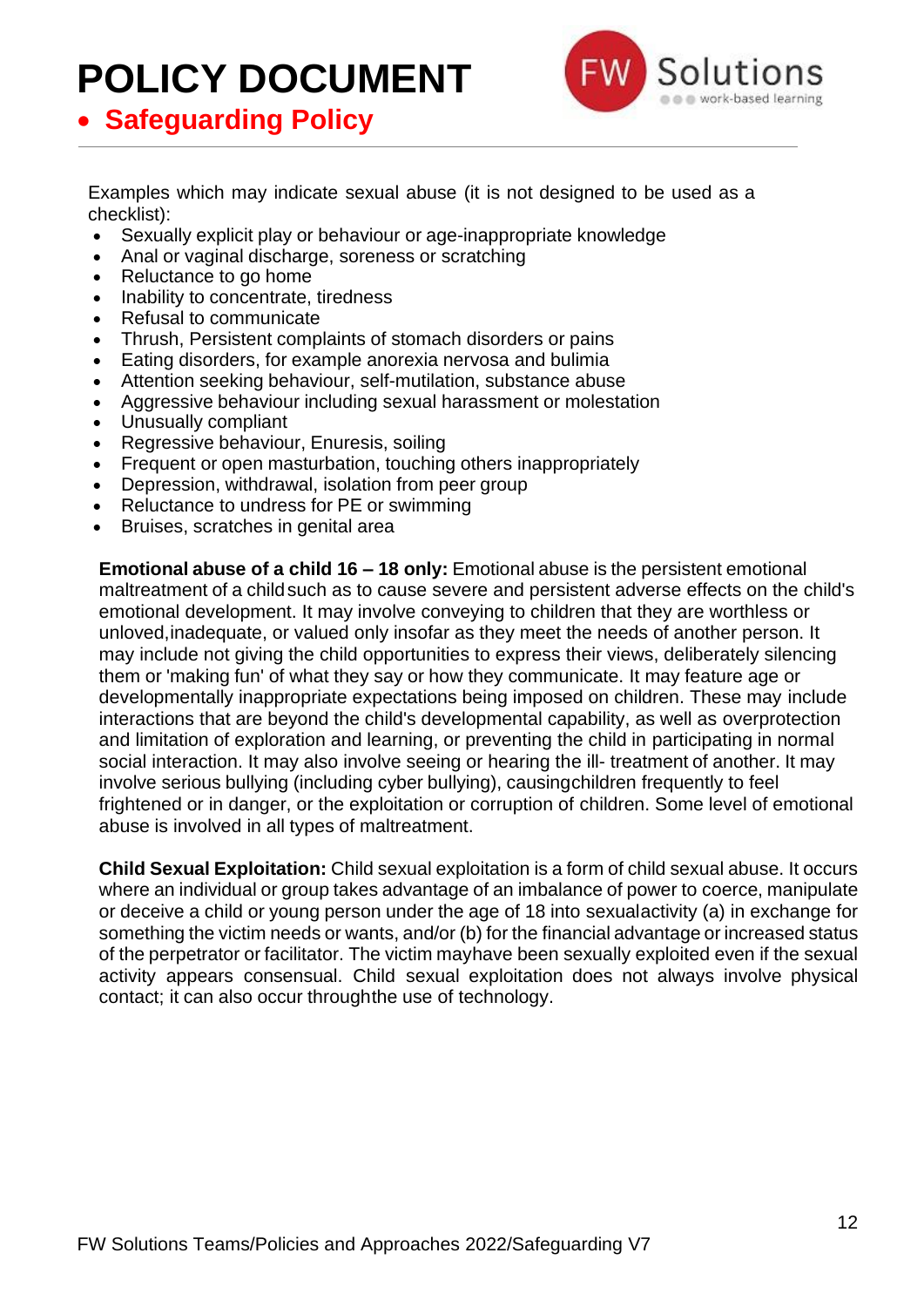### • **Safeguarding Policy**

#### **Appendix 2 Responding to learners who report abuse**



#### **Advice when dealing with a disclosure**

When a learner tells me about abuse s/he has suffered, things to remember?

- o Stay calm
- o Do not transmit shock, anger or embarrassment.
- o Reassure the learner. Tell her/him you are pleased that s/he is speaking to you.
- o Never enter into a pact of secrecy with the learner. Assure her/him that you will try to help but let them know that you will have to tell other people in order to do this. State who this will be and why.
- o Tell her/him that you believe them. Children very rarely lie about abuse;but s/he may have tried to tell others and not been heard or believed.
- $\circ$  Tell the learner that it is not her/his fault.
- o Encourage the learner to talk but do not ask "leading questions" or press for information.